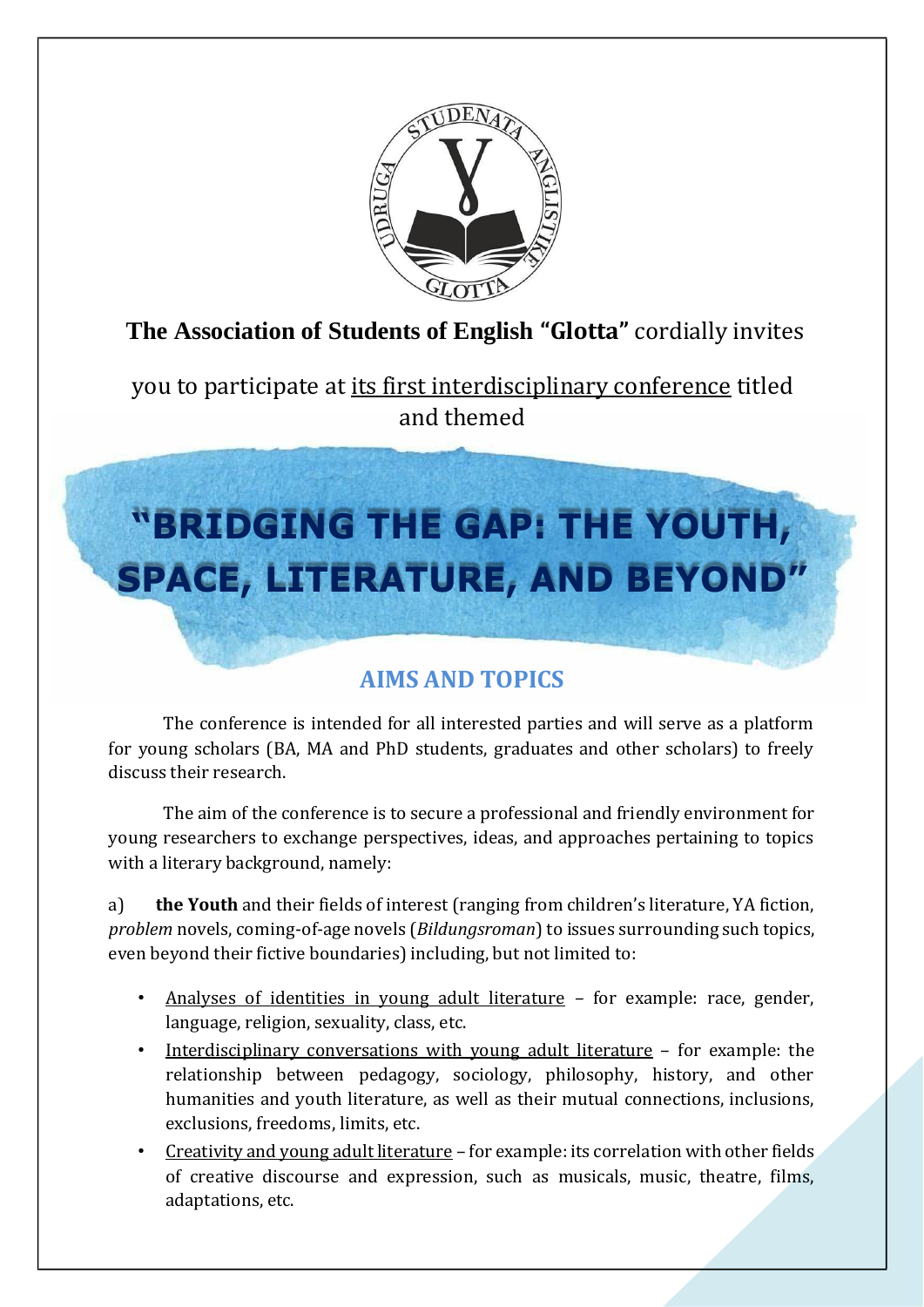• Critical approaches, examinations, and readings of young adult literature – for example: race, disability, feminist, gender, religious, post-colonial, queer, etc.

b) **Space**, namely in terms of (but not limited to) topics which deal with how literature and space (be it in fiction (literary space) or non-fiction (real-life space)) are interconnected, dependent on one another, excluded or included, etc.:

- Socio-cultural and historical spaces, climates, and periods which influence fiction or non-fiction and, vice-versa, how a literary work may influence such spaces
- Imaginary renditions of real-life spaces in literary works and their characteristics, tropes, features, limitations, freedoms, etc., as well as their ability to convey an important message pertaining to a certain group of people, state, culture, real-life place
- Transgressions of time and space in literary works and visions of the past, the present, and the future
- "*Spatial turn*" in literary studies and other humanities, as well as theoretical views on space in literature
- (Re-)readings and -viewings of space through critical lenses, discourses, etc., be it in literary works or other forms of creative expression (music, theatre, films, adaptations, TV, etc.)

### **GENERAL INFORMATION**

Date of the conference: 15 April – 17 April 2020

Conference venue: Faculty of Humanities and Social Sciences, L. Jägera 9, 31 000 Osijek, Croatia

Organizer: The Association of Students of English "Glotta"

Application deadline: 1 March 2019

Working language(s): English and Croatian

Participation fee: 20kn

#### **ADDITIONAL INFORMATION**

The participants can access the application form directly [https://docs.google.com/forms/d/e/1FAIpQLSc1h1DnXtQe9UAQtbP\\_4sMb3\\_lWMYXf1i](https://docs.google.com/forms/d/e/1FAIpQLSc1h1DnXtQe9UAQtbP_4sMb3_lWMYXf1irWgAzxmaEk3NMI3g/viewform?usp=sf_link) [rWgAzxmaEk3NMI3g/viewform?usp=sf\\_link](https://docs.google.com/forms/d/e/1FAIpQLSc1h1DnXtQe9UAQtbP_4sMb3_lWMYXf1irWgAzxmaEk3NMI3g/viewform?usp=sf_link) [\)](https://docs.google.com/forms/d/e/1FAIpQLSc1h1DnXtQe9UAQtbP_4sMb3_lWMYXf1irWgAzxmaEk3NMI3g/viewform?usp=sf_link) or by visiting the Department's (of English Language and Literature) official website (